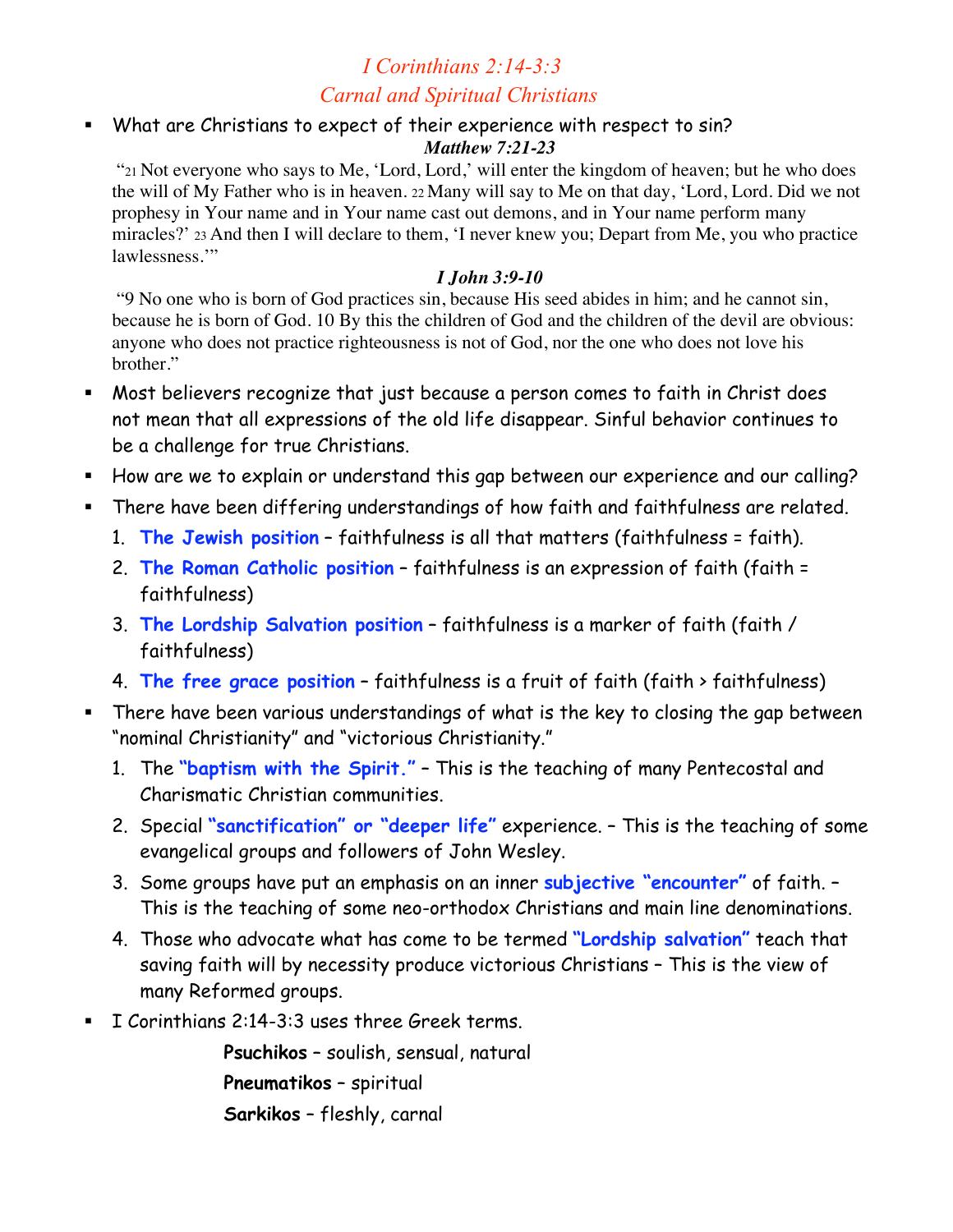### **A. The "natural man" is guided by worldly wisdom.**

"14 But a natural man does not accept the things of the Spirit of God; for they are foolishness to him, and he cannot understand them, because they are spiritually" appraised."

- 1. He resists (does not appreciate) the things of the Spirit.
- 2. He rejects the things of the Spirit.

## **B. The "spiritual man" has the wisdom of God through the mind of Christ.**

"15 But he who is spiritual appraises all things, yet he himself is appraised by no man. 16 For *who has known the mind of the Lord, that he should instruct Him*? But we have the mind of Christ."

- 1. He discerns the things of God.
- 2. He cannot be explained by the world's wisdom.

### **C. The "fleshly or carnal man" is an undeveloped spiritual man.**

"1 And I, brethren, could not speak to you as to spiritual men, but as to men of flesh, as to babes in Christ."

- 1. He cannot be addressed as "spiritual."
- 2. He must be addressed as "fleshly."
- 3. He is a part of the Body of Christ.

## **D. The "carnal man" looks like a natural man.**

#### **Lessons for us.**

"2 I gave you milk to drink, not solid food; for you were not yet able {to receive it.} Indeed, even now you are not yet able, 3 for you are still fleshly. For since there is jealousy and strife among you, are you not fleshly, and are you not walking like mere men?"

- 1. He is on a restricted diet.
- 2. He should have grown but has not.
- 3. His immaturity comes out in his relationships.
- **E. Some common misunderstandings about "Carnality."**
	- 1. Carnal Christians in Corinth were not spectators to the Christian community.
		- a. They were confessing faith in Christ.
		- b. They were an active part of the church.
		- c. They had spiritual gifts and ministries.
		- d. They had passion for spiritual things.
	- 2. False professions of faith exist.
		- a. Not everyone who says "Lord, Lord" is born of the Spirit.
		- b. Not everyone who thinks that they are a Christian are really a true believer.
		- c. Not everyone who makes a profession of faith is a Christian.
	- 3. Signs of genuine spiritual life may be undetectable to others.
		- a. Most sings (like love) are relative.